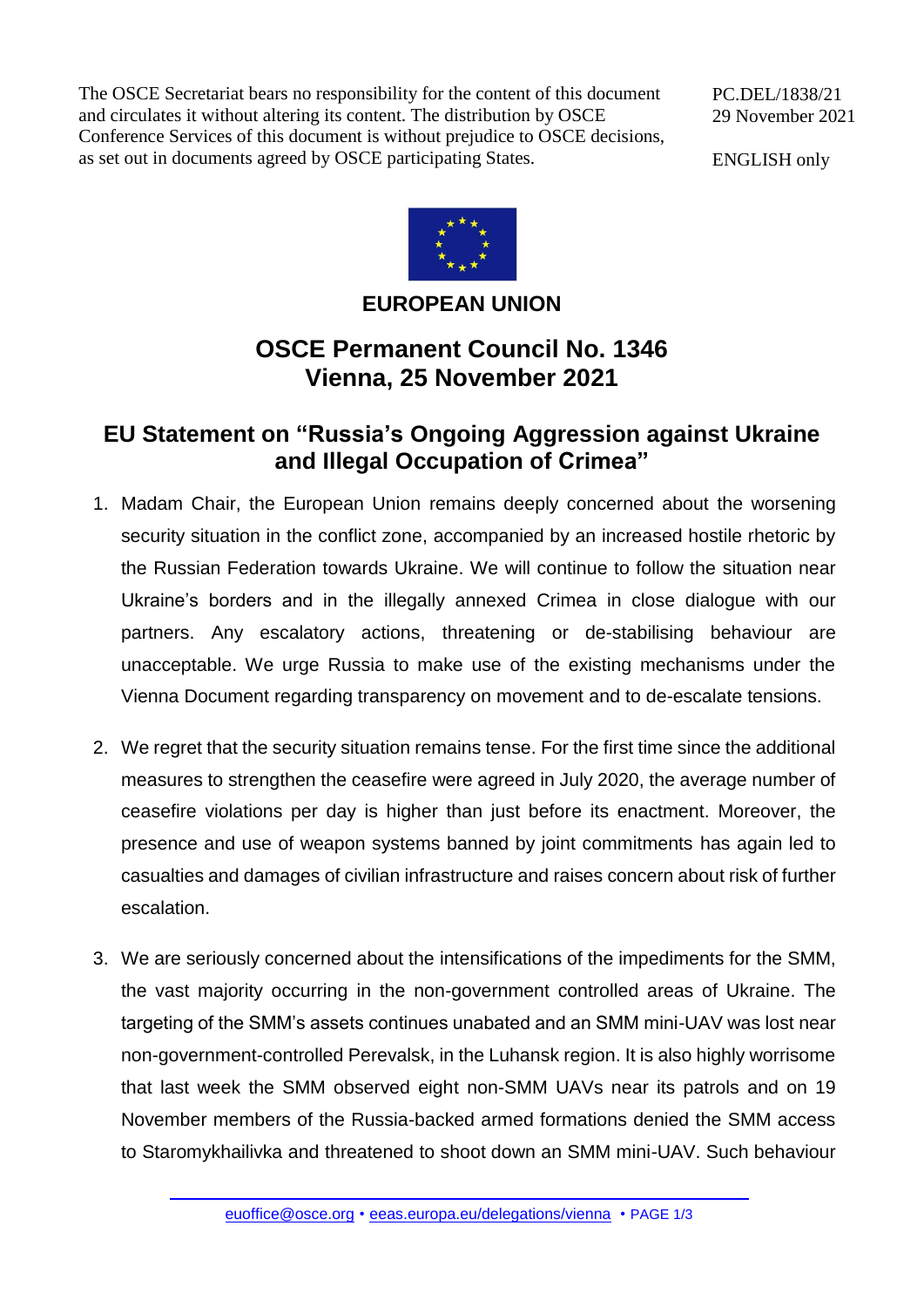is unacceptable. In addition, the SMM's freedom of movement continues to be restricted, including at a checkpoint of the Russia-backed armed formations south of the Stanytsia Luhanska Bridge, inside the disengagement area near Zolote and at a border crossing point and a railway station near and in Voznesenivka, both outside government control. We fully support the SMM in its important work and urge the Russian Federation to ensure that all restrictions to the SMM's work are removed.

- 4. We are deeply concerned with the continued standstill in the discussions in the Trilateral Contact Group as well as Russia's reluctance to engage in the Normandy format. It has now been over one year since the Zolote and Shchastia entry and exit checkpoints were planned to open. Unfortunately, these checkpoints are only open on the government controlled side. We reiterate our strong support to Ambassador Kinnunen and all coordinators of the working groups in facilitating a dialogue between the sides. We call on Russia, as a party to the conflict, to assume its responsibility and to engage in the TCG discussions in good faith.
- 5. Increasing transparency in the areas near the Ukrainian-Russian State border currently not under control by the Ukrainian government would be an important confidencebuilding measure. This is why the permanent monitoring of the Ukraine-Russia state border currently not under control by the Ukrainian government and verification of the OSCE, including the establishment of security zones in the Ukrainian and Russian border areas, is an important provision of the Minsk agreements. The EU is therefore supportive of the draft decision put forward by 37 participating States as we believe that the adoption of such a decision would allow for further progress in the conflict resolution process.
- 6. The EU remains firm in its call on all sides to swiftly and fully implement the Minsk agreements and honour their commitments in full in order to achieve a sustainable political solution to the conflict in line with OSCE principles and commitments. We call on Russia to fully assume its responsibility in this regard and to use its considerable influence over the armed formations it backs to meet the Minsk commitments in full. Respect for these principles and commitments must be restored. We again call on Russia to immediately stop fuelling the conflict by providing financial and military support to the armed formations, and we remain deeply concerned about the presence of

[euoffice@osce.org](mailto:euoffice@osce.org) • [eeas.europa.eu/delegations/vienna](http://eeas.europa.eu/delegations/vienna) • PAGE 2/3